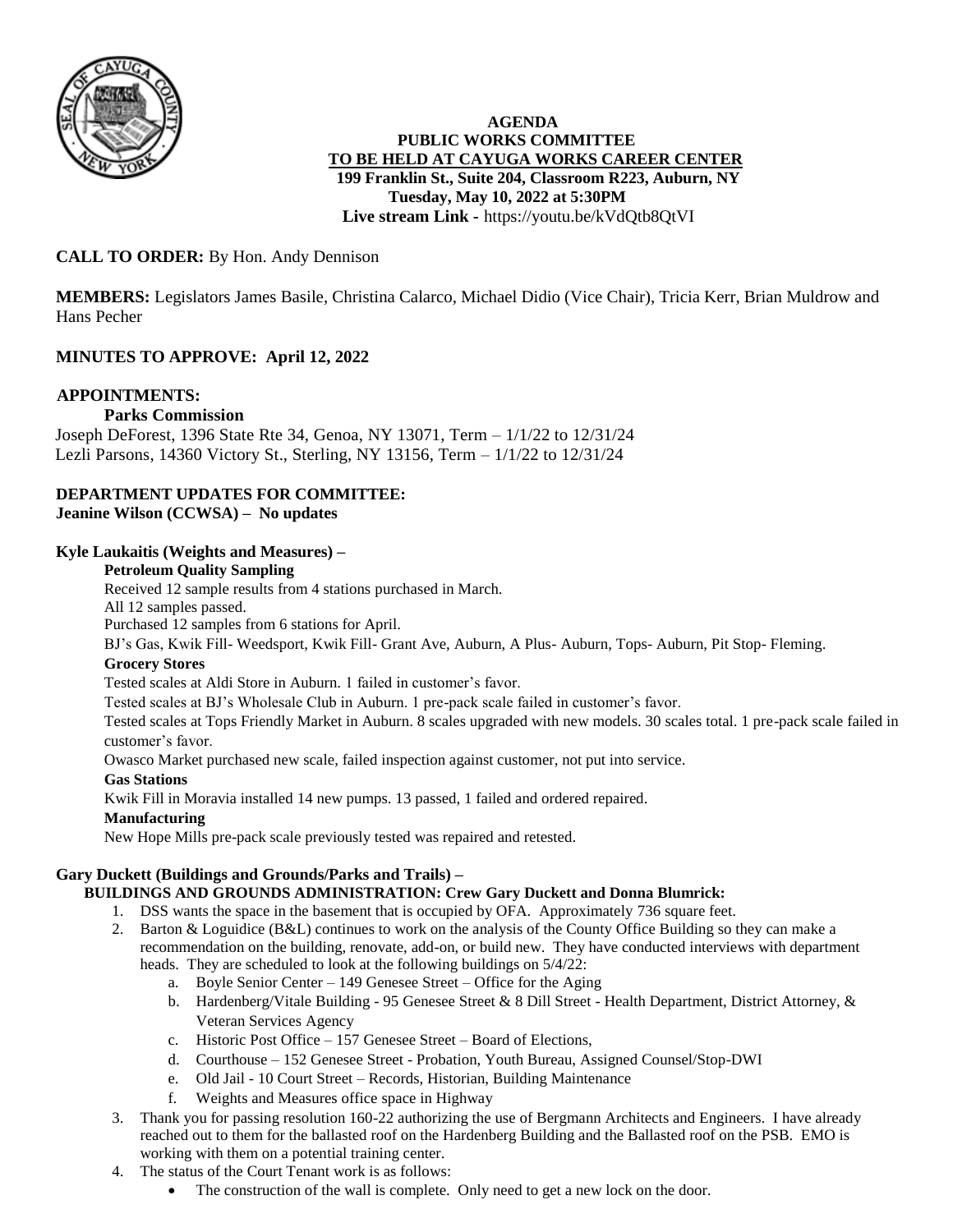- $\bullet$  All but 7 of the blinds Lowes provided on  $3/16/22$  were rejected by the court. Replacements are on order and are scheduled for delivery on May 10<sup>th</sup>.
- 5. DePalma Masonry will be replacing the concrete stairs between the lower and middle parking lots of the County Office Building as soon as they have time.
- 6. Heritage Masonry is planning to complete the Historic Post Office masonry repair project authorized by Resolution 195- 21 on Friday 4/29/22.
- 7. Surplus furniture update: All County Department Heads who requested to see the items have done so. Items remaining will be offered to County Town and Villages per policy as soon as I have staff adequate to take their calls. Once that has been done remaining items will be disposed of by Public Auction.
- 8. We finally received the plow truck we ordered last July.
- 9. Attended meeting called by EMO at the Fire Training Tower. Dale and others shred the needs of a new training facility with Bergman Architects. Not sure where the funding for this project is coming from. Not a Buildings and Grounds Project.

# **DOWNTOWN: Crew Ed Eberhardt, Al Raymond, Paul France, Brian Henyan and Jeff King:**

- 1. In addition to routine maintenance, preventive maintenance, the day to day efforts for snow and ice removal and responding to Department Heads Requests for furniture Ed and his team responded to over 144 maintenance requests so far in April. They have started to work on the grounds and lawns damaged over the winter as well.
- 2. As stated above Ed's crew has been short staffed in April. Another PT Building Maintenance mechanic resigned effective 3/31/22. We are not getting applications for these positions.
- 3. Ed and his team are continuing to paint areas requested by the courts (and other offices) as time permits. Note we only paint areas that need painting, not just to change colors.
- 4. Ed is working to replace the failed HVAC equipment in the Historic Post Office including a failed compressor. He will be working on other HVAC improvements as time permits.
- 5. Jon Borsa (Parks) continues to provide snow removal at Mental Health on a regular basis. He and Mitch Brown have been assisting with snow removal downtown as well. Hopefully that season is finally over!
- 6. Ed continues to work repairing and replacing the wall mounted heating units in the Courthouse.
- 7. Ed's crew responded to requests to look at and deliver furniture.

# **COUNTY HOUSE ROAD and TOWERS: Crew Mitch Brown, Ben McIntyre, Bruce Simmons and Greg Purcell:**

- 1. In addition to routine maintenance and the day to day efforts for snow and ice removal Mitch and his team responded to over 176 maintenance requests so far in April. They have started to work on the grounds and lawns damaged over the winter as well.
- 2. They continue to perform extra sanitizing efforts due to COVID.
- 3. Mitch's crew continues to be short staffed in April.
- 4. Working on converting the PSB back to NYSEG. (Resolution 197-21). Soil and Water started digging the trench for the line on 4/20/22 and completed it on 4/28/22. O'Connell Electric has installed the conduit and has started to pull the cable on 4/29/22. The plan is to get the cable pulled and then NYSEG can come for the hookup. I want to thank Soil and Water for their hard work on this project! The City of Auburn loaned us a steel plate to cover the trench. County Highway will be providing fuel for the generator. Thanks to the employees at the PSB for their patience during this process.
- 5. The Solar Project is under construction.
- 6. Installed the new motor for the sewer grinder.
- 7. Secured maintenance agreement for HVAC equipment at the 911 towers with Upstate Temperature Control approved per resolution 169-22.
- 8. Oversaw roof replacement for Cato Tower
- 9. Helped secure vendor for UPS battery replacement
- 10. Mitch has a quote for PM'S and maintenance on the HVAC systems for the PSB. We hope the resolution to approve this is on the PSB agenda for May.
- 11. The crew has been stripping and waxing floors
- 12. Secured Bid for new Ferris 3300 mower
- 13. Cleaning out old mowers for scrap and sale

# **Resolutions: None for April**

#### **New Business?**

**Any Questions?**

# **Doug Dello Stritto (Parks) –**

# **Parks Department Updates:**

- 1. The Parks Department has activated the online facility rental calendar for shelters at Emerson Park. Some functionality testing is still taking place.
- 2. The Parks Department final logo designs have been approved by the Parks Commission. Samples attached.
- 3. Parks Department Seasonal Job Fair: May 7, 10am-2pm
- 4. Approximately 50% of our season positions are filled.

# **Area Updates:**

**Emerson Park:**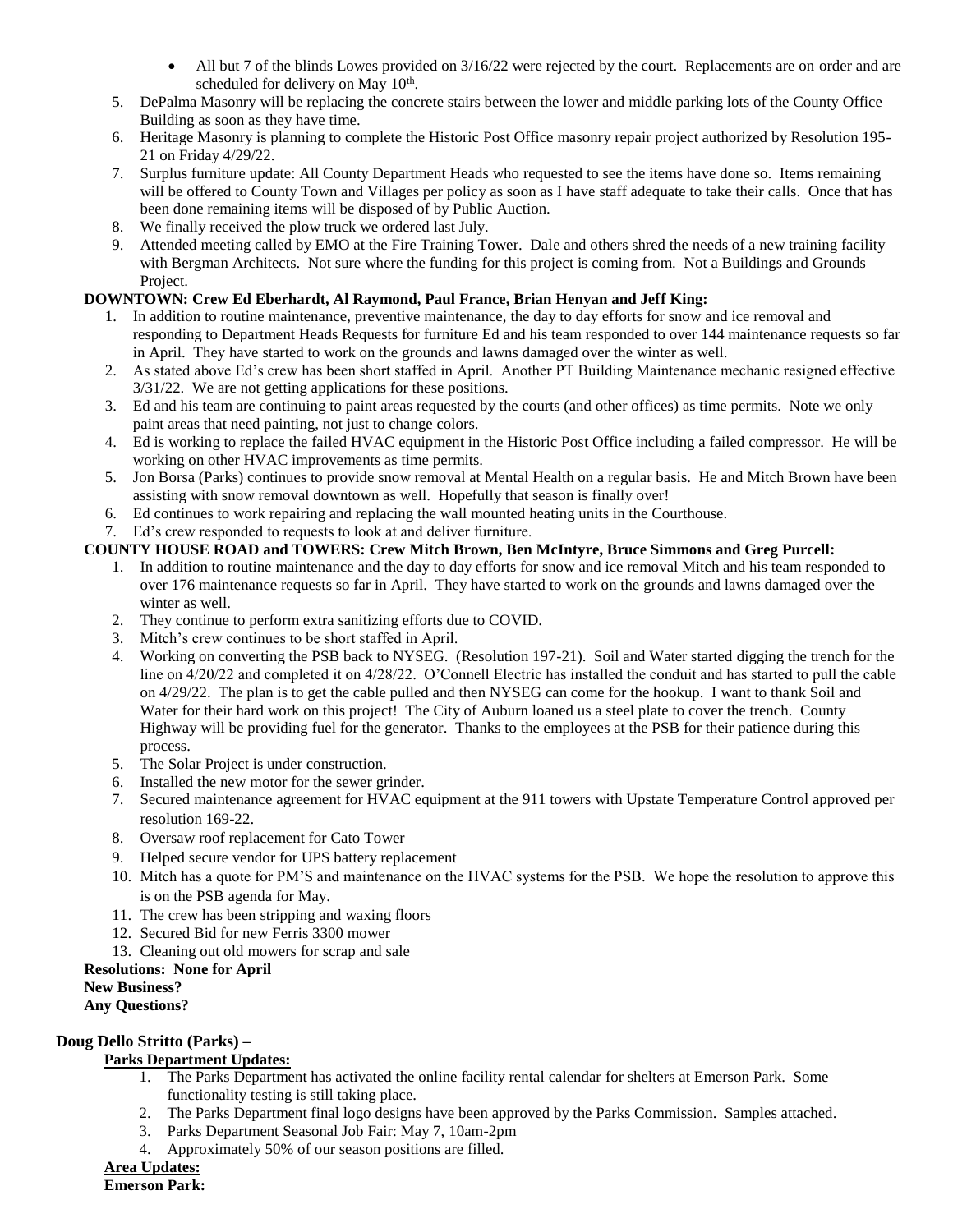1. Deauville Island Redevelopment:

Phasing documentation is being finalized to seek private and public funding opportunities.

- 2. Friends of Emerson Park: Easter Egg hunt: April 16, 9:30am Estimated attendance: 500 700
- 3. Park clean-up May 7, 10am -2pm
- 4. Summer Programming: All annual events held prior to 2020 are returning for 2022. The Parks & Trails Department with the support of the Friends of Emerson Park will be presenting outdoor movie nights (Wednesday) and live music (Thursday) for free staring June 30 and ending Sept 1.
- 5. Replacement of the Deauville Island retaining wall: the site repair will be completed as conditions allow.
- 6. Removal of the Island shelter is being quoted, temporary and permanent replacements are being planned for approval.
- 7. Renewal of the Rev Theatre contract: due 1/1/23, review of existing agreement and drafting of the new agreement will be drafted in May for review by the Parks Commission.

# **Ward W. O'Hara Ag Museum/Dr. Joseph F. Karpinski Sr. Educational Center Update (Tim Quill Director PT):**

- 1. Easter Egg Hunt ran from March 20 thru April 23, 2022. Attendance was high and visitors were very positive about their experience at the museum.
- 2. Plans are under way for the Museum's annual Old Ways Day on Saturday June 4, 2022.
- 3. Work is continuing on finishing garage exhibit.
- 4. Work on 2 Picnic Pavilions is underway.
- 5. All wall and flooring painting at museum is complete.
- 6. Four of the new eight security cameras are on line and working well. Waiting to install the other 4 until after the 2 pavilions are complete. We have a clear picture of all inside and outside areas of the museum on the cameras.
- 7. Museum is open Monday thru Saturday 10-4 and Sunday 11-4. Attendance is good.
- 8. Museum Ag Board Met in April for the first time in 2022. They will meet every month right thru November. Their By-Laws call for meetings during those months. They do not meet in December, January, February or March.

# **Sterling Nature Center (Jim D'Angelo Director):**

- 1. My base schedule is Wednesday-Sundays
- 2. REDI: Site work is wrapping up and moving into the construction phase. Footers have been poured and they are getting ready to pour the foundation.
- 3. We have been accepted as a partner with the Great Lakes CelanUp. "The Great Lakes CleanUp is a collaborative single week trash removal event to protect habitats throughout the Great Lakes Basin." I will be submitting data on the types and amount of debris we collect from the spring cleanup. For more information check out: https://greatlakescleanup.org/SterlingNatureCenter.html
- 4. Social Media
	- a. Facebook: 6,844
	- b. Instagram: 88
- 5. We will be having informational displays at:
	- a. Ontario Orchards' Bird Day 9am-1pm Saturday April 23
	- b. Oswego YMCA Healthy Kids Day 11a-3p Saturday April 30
- 6. We are planning and advertising for
	- a. World Migratory Bird Day May 14
	- b. Inspiration; A festival or Art and Nature June 4 & 5
		- i. June 4 will be a look back at the past 25 year of the Friends and a look forward to the next 25 years
		- ii. June 5 will be the Traditional events, live music, art, crafts and nature
- 7. Naturalist
	- a. The bald eagles have two young in the nest with great viewing opportunities from the observation decks.
	- b. There at least 11 active great blue heron nest this year, 5 potential heron nesting sites are not being used due to the eagles nesting in the rookery
	- c. Possible nesting: common raven, barred owl, and Cooper's hawk
	- d. I am participating in the NYS Breeding Bird Atlas for the survey blocks of the nature center
- 8. Programing
	- a. Using Facebook Live to publicize upcoming programs and doing short 5 minutes along the trail episodes on special teachable moments I come across.
	- b. Recent and upcoming programs & meetings:
		- SUNY Oswego Field Trip, March 30 (18) Construction Bi-weekly Meeting, April 1 Friends Board meeting, April 2 Great Lake CleanUp Monthly Zoom meeting, April 7 Tour Cayuga Field Trip, April 7, (12) Sunset-Full Moon Walk April 15, (3, rain) Oswego County Catholic Schools Field trip, April 20 (12) Sterling Silver Seniors, April 21 Bird Day at Ontario Orchards, April 23, 9am-1pm Beach Clean-up, April 23 1pm Poetry Extravaganza, April 24, 2-4pm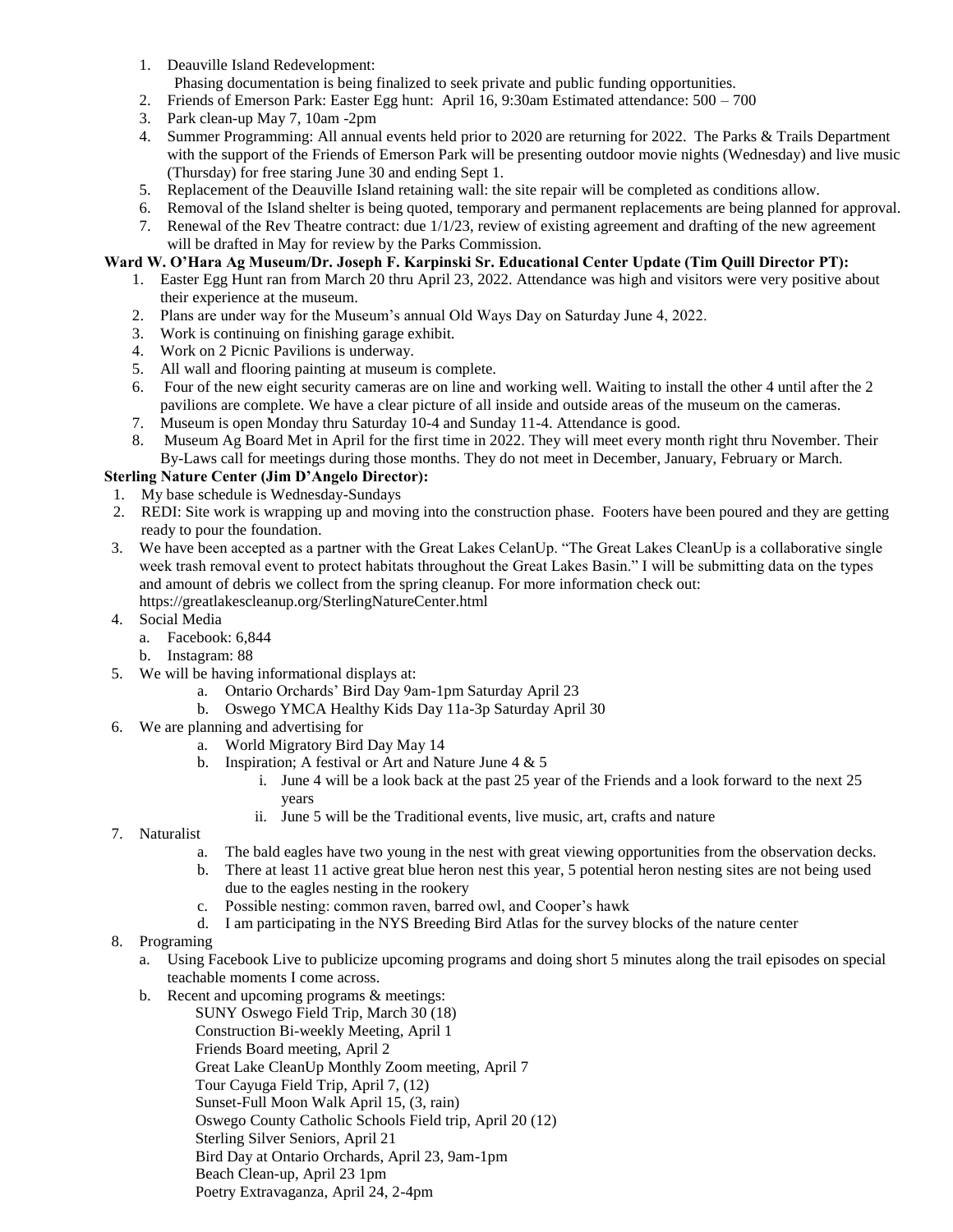Warbler Walk, April 29, 7am Construction Meeting, April 29, 9am Warblers and Wildflowers, April 30, 1pm Wandering Naturalist, May 1, 10am Red Creek High School, Trail Workday, May 4 Warbler Walk, May 6, 7am

#### **Trail Update:**

Cato Brutus Trail Bridge "A" Bid has been awarded to Contech Engineering Solutions. Installation is projected for October 2022. Extensive site and trail work will be completed to prepare the site by the Cayuga County Soil & Water Conservation District.

#### **Owasco Flats:**

No report

#### **Brian Soper (Highway) –**

- The paving projects are going well with the first approved list of 39.74 miles being completed before the increases on May 1<sup>st</sup>. The shoulder back up will be starting on the  $16<sup>th</sup>$  of May. The second list for approval is in this month's resolutions for your approval it is for an additional 16.07 miles.
- The chipping projects are also moving along with 19.03 mile complete as of the 4<sup>th</sup> of May.
- The Snow & Ice agreements have been given back to the Town Highway Superintendent's to gather the necessary information from there book keepers to formulate the per trip cost to be entered in the agreements. The legislature will then be presented those agreements at the June meeting for your approval.

#### **RESOLUTIONS:**

#### **HIGHWAY:**

- 5-22-PW-1 Authorizing the Highway Superintendent to access and use the Internet Government Solutions Equitable Business Opportunities (EBO) System for NYDOT funded projects.
- 5-22-PW-2 Authorization to accept SFY 2021-22 additional NYS DOT funds & to authorize 2022 paving list #2
- 5-22-PW-3 Authorizing the Chair of the Legislature to enter in to an agreement with Hybrid Building Solutions to erect Auburn Salt Shed

#### **ADJOURNMENT: Tuesday, June 14, 2022**

IF YOU HAVE A DISABILITY AND NEED ACCOMMODATIONS, PLEASE CALL THE CLERK OF THE LEGISLATURE'S OFFICE AT 253-1308 AT LEAST 48 HOURS BEFORE THE SCHEDULED MEETING TO ADVISE WHAT ACCOMMODATIONS WILL BE NECESSARY.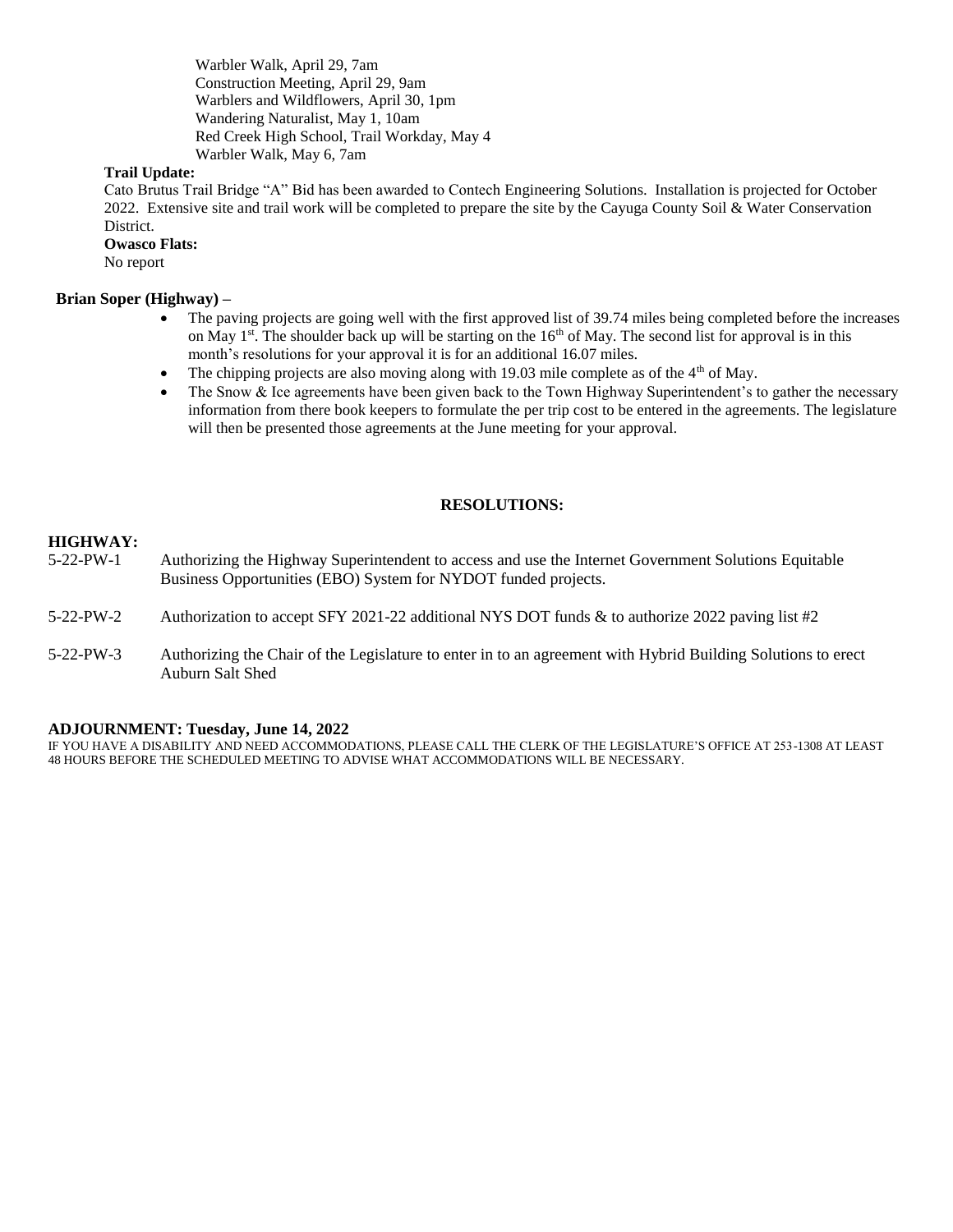#### **RESOLUTION NO. \_\_\_\_\_\_\_\_\_\_\_ 5/24/22 HWY Auth EBO 2022**

# **Authorizing the Highway Superintendent to access and use the Internet Government Solutions Equitable Business Opportunities (EBO) System for NYDOT funded projects.**

BY: Andy Dennison, Chairman of the Public Works Committee Hans Pecher, Chairman of the Ways & Means Committee

Whereas, NYSDOT has an Internet Government Solutions (IGS) Equitable Business Opportunities (EBO) System to track payments, participation in construction, consultant engineering and professional services pertaining to NYSDOT funded projects; and

Whereas, the system allows for more efficiency in the monitoring and reporting aspects of NYSDOT funded project (s); and

Whereas, the Highway Superintendent oversees these projects and would benefit from accessing this system; now therefore be it

Resolved, that the Highway Superintendent is authorized and directed to access the NYSDOT IGS EBO system on behalf of Cayuga County; and

Resolved, that the Highway Superintendent will agree with the terms and conditions of access to the system set forth in the System User Agreement.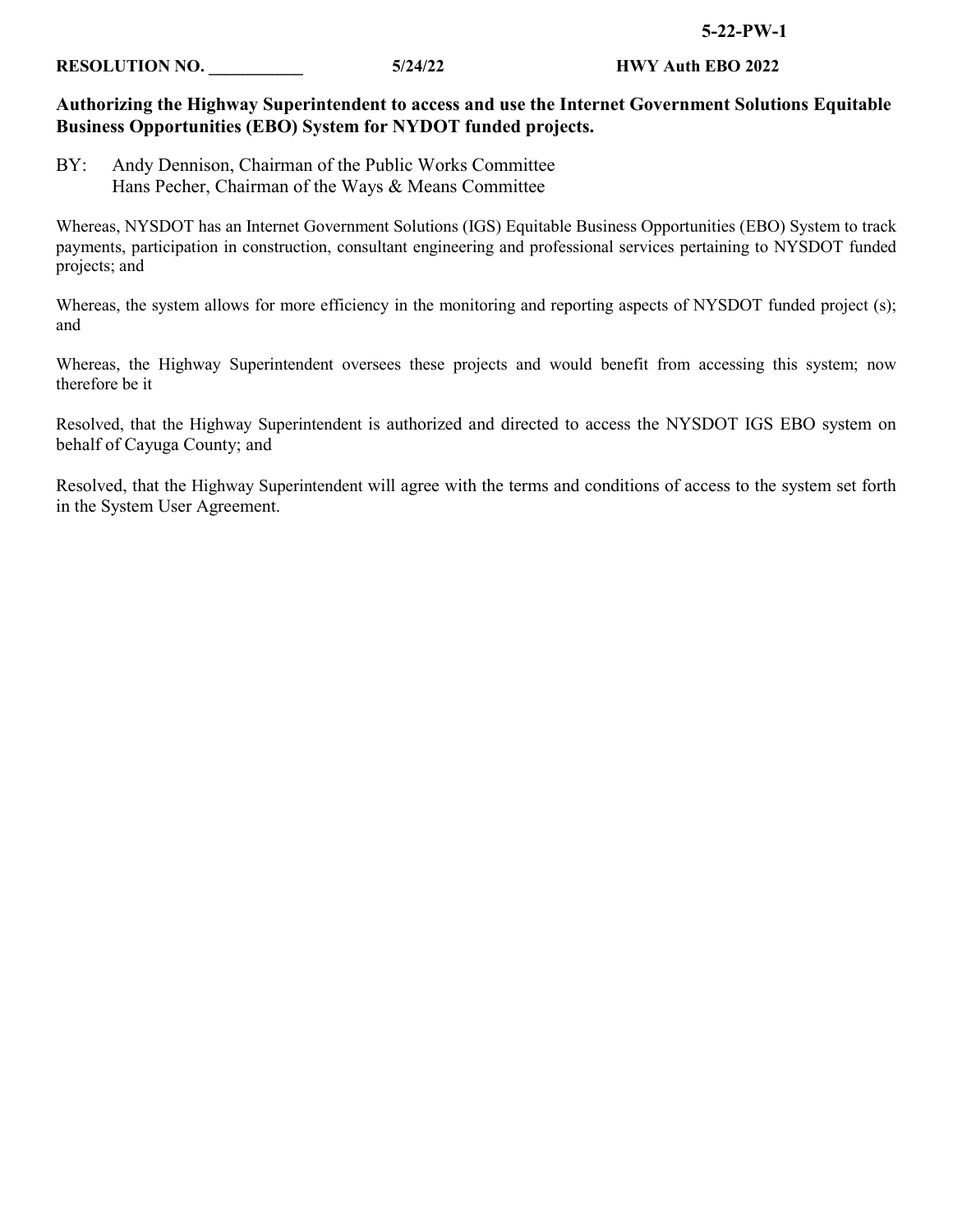# **RESOLUTION NO.** May 24, 2022 HWY 2022 Pave list #2 rev

# **Authorization to accept SFY 2021-22 additional NYS DOT funds & to authorize 2022 paving list #2**

By: Andy Dennison, Chairman of the Public Works Committee Hans Pecher, Chairman of the Ways & Means Committee

WHEREAS, the County is responsible for the maintenance of 508 miles of road; and

WHEREAS, funds were budgeted in the 2022 highway budget in account D51134 54099– Paving for paving and recycling of pavements; and

WHEREAS, resolution # 76-22 authorized approximately 39.74 miles of road to be paved and or chipped; and

WHEREAS, the Highway Department has been appropriated an additional \$1,880,329 in funding in the NYS 2022 Budget; and

WHEREAS approximately 16.07 additional miles has been selected based on deteriorated road conditions and available rollover funding to increase overall pavement condition of the county road network; now therefore be it

RESOLVED, that the Highway Department is authorized to accept the additional NYS DOT funds in the amount of \$1,880,329; and be it further

RESOLVED, that the 16.07 miles of various roads to be paved or recycled in the 2022 summer construction season is hereby approved; and be it further

RESOLVED the following transfer of funds be made to support the additional road work:

| Increase D50100 43506 State Aid | Revenue: \$1,880,329 |
|---------------------------------|----------------------|
| Increase D51134 54099 Paving    | Expense: \$1,680,329 |
| Increase D51104 54089 Pipe      | Expense: \$100,000   |
| Increase D51104 54102 Stone     | Expense: \$100,000   |

RESOLVED, that the Cayuga County Finance Department us hereby authorized and directed to make the journal and accounting entries necessary to carry out the intent of this resolution; and be it further

RESOLVED, the Cayuga County Highway Superintendent is authorized to make adjustments to the list to meet changing conditions and changes in the cost of materials.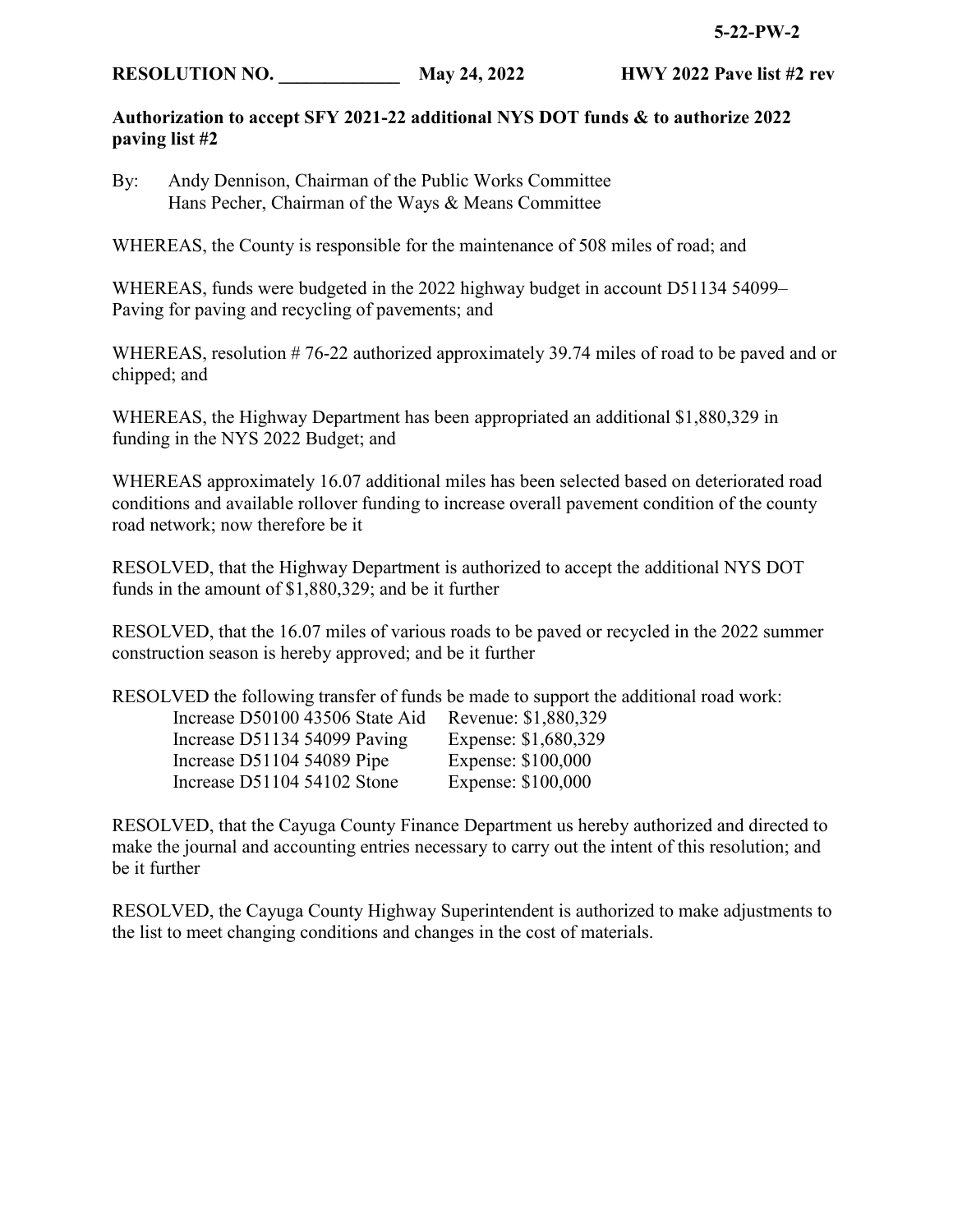# **2022 Proposed Paving List #2**

 $\Gamma$ 

| <b>Road Name</b> | <b>Miles</b> | <b>Start</b> | End          | <b>Type of Work</b>  | Costs       |
|------------------|--------------|--------------|--------------|----------------------|-------------|
|                  |              |              | Indian Field |                      |             |
| Ledyard Rd       | 6.43         | SR 90        | Rd           | T/L 2% Slope         | \$650,000   |
| Emma St          | .12          | CR 72        | Havens Ave.  | Mill and fill        | \$25,000    |
| Jordan Road      | 5.3          | County Line  | Village Line | Mill and Fill w/ Top | \$400,000   |
| Atwater Road     | 4.22         | County Line  | CR 157       | $T/L$ 2%             | \$450,000   |
|                  |              |              |              |                      |             |
| <b>Totals:</b>   | 16.07        |              |              |                      | \$1,525,000 |